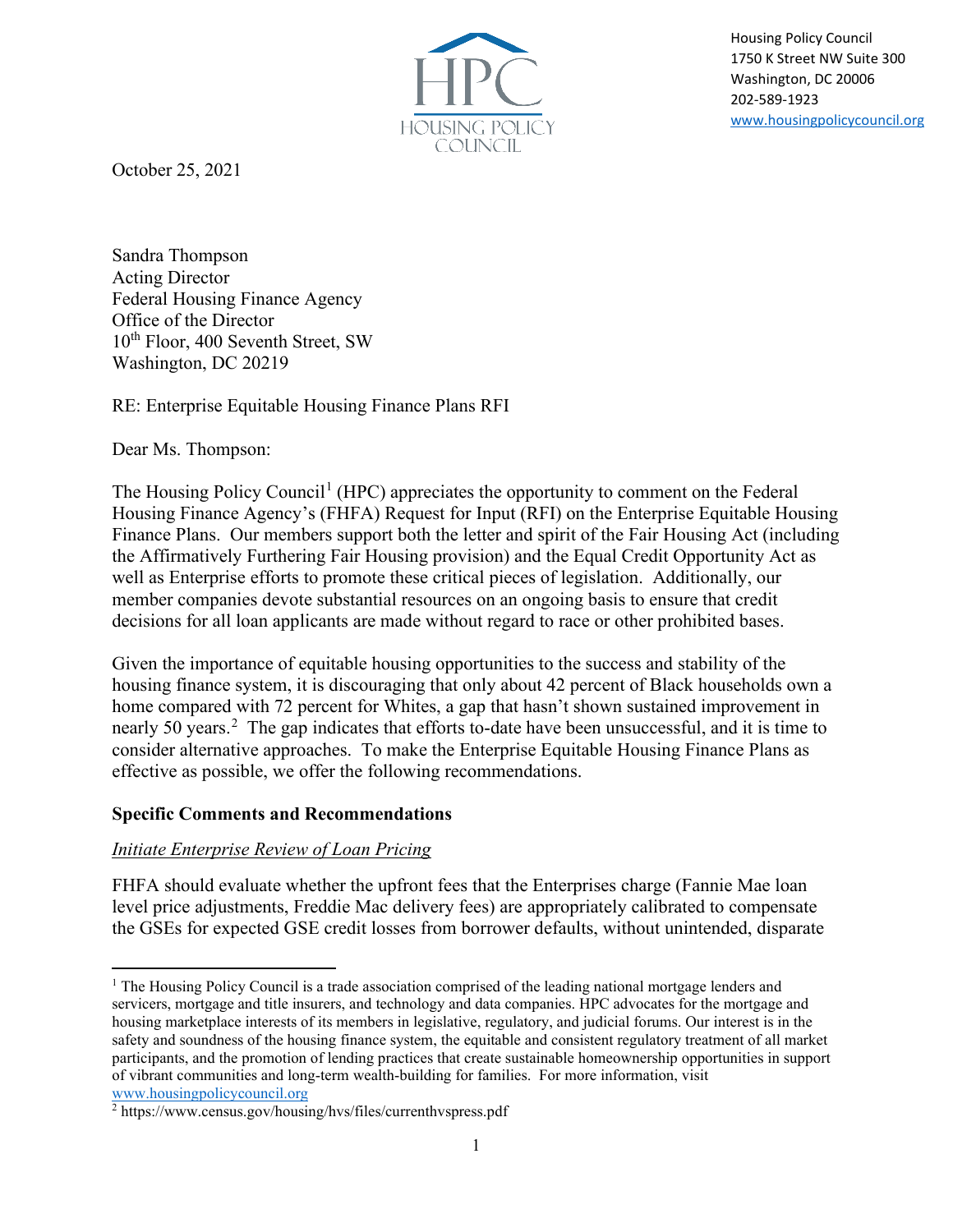impacts on protected classes. To be effective, this arrangement should rely on a routine assessment to determine that upfront fees are accurately calibrated. To accomplish this, we recommend that each Enterprise periodically evaluate loan-level pricing adjustments, to reflect any changes in the mortgage market. Regular review and recalibration would minimize undercharging or overcharging for the expected cost of a mortgage default.

An additional way to achieve more balance between risk and access in loan pricing may be to add other loan attributes to the pricing matrix. We would encourage exploration of additional factors such as small-dollar mortgages (those with an unpaid principal balance of less than \$150,000) loans in certain geographies (including historically redlined areas, areas of concentrated poverty, high opportunity areas, or rural areas), and low downpayment mortgages that have  $3<sup>rd</sup>$  $3<sup>rd</sup>$  party credit enhancements.<sup>3</sup> It is possible that loans with these characteristics are potentially being mis-priced due to their slower prepayment rates as well as their lower loss severities (particularly due to the increase in home prices for entry level properties). A study of this issue could uncover excess pricing for some of the most vulnerable borrowers and contributing to inequitable housing outcomes.

The GSEs' pricing framework would benefit from transparency regarding the overall GSE crosssubsidization methodology. The current upfront fee structure redistributes fee revenue to generate subsidies for higher-risk loans. For example, the GSEs overcharge investment properties and second homes based on their loss given default expectations and discount the fees for loans with high loan-to value ratios (LTVs) and low credit scores. This loan pricing policy was designed to support the Enterprise mission obligations. However, this policy could be enhanced if there were more transparency regarding the size and impact of the adjustments. Stakeholders have expressed concern that the upfront fees penalize borrowers of color and lowand-moderate-income borrowers, but this impact is not immediately discernable from existing reports issued by the GSEs or FHFA. If FHFA were more transparent about how the crosssubsidy in the upfront fees works (through a white paper, annual report, or other mechanism), stakeholders could better understand the impact of a flat pricing system; uniform pricing could potentially increase the fees charged for high LTV lending and lower credit score borrowers and reduce the costs for investor and second home loans. At the very least, greater levels of transparency would allow stakeholders to have a realistic conversation about what sort of expected losses, if any, are appropriate for the Enterprises to bear to meet their mission obligations and how best to compensate the GSEs for those losses.

### *Explore Updates to the GSE Automated Underwriting Systems (AUS)*

The GSE AUSs have shaped the operations of the entire housing finance ecosystem. Many lenders process all prospective borrowers through a GSE AUS, even if those loans are to be insured by the USDA, VA, or FHA. Thus, when the GSEs make significant changes to their AUSs, such as the recent Fannie Mae announcement to incorporate borrower rental payments, those changes may have impacts far beyond the GSE instituting the change. In recognition of

<span id="page-1-0"></span><sup>&</sup>lt;sup>3</sup> The current LLPA framework potentially does not fully account for the enhanced strength of GSE counterparties, including private MIs due to robust capital and operational standard under the GSE-created Private Mortgage Insurer Eligibility Requirements and updated Master Policies.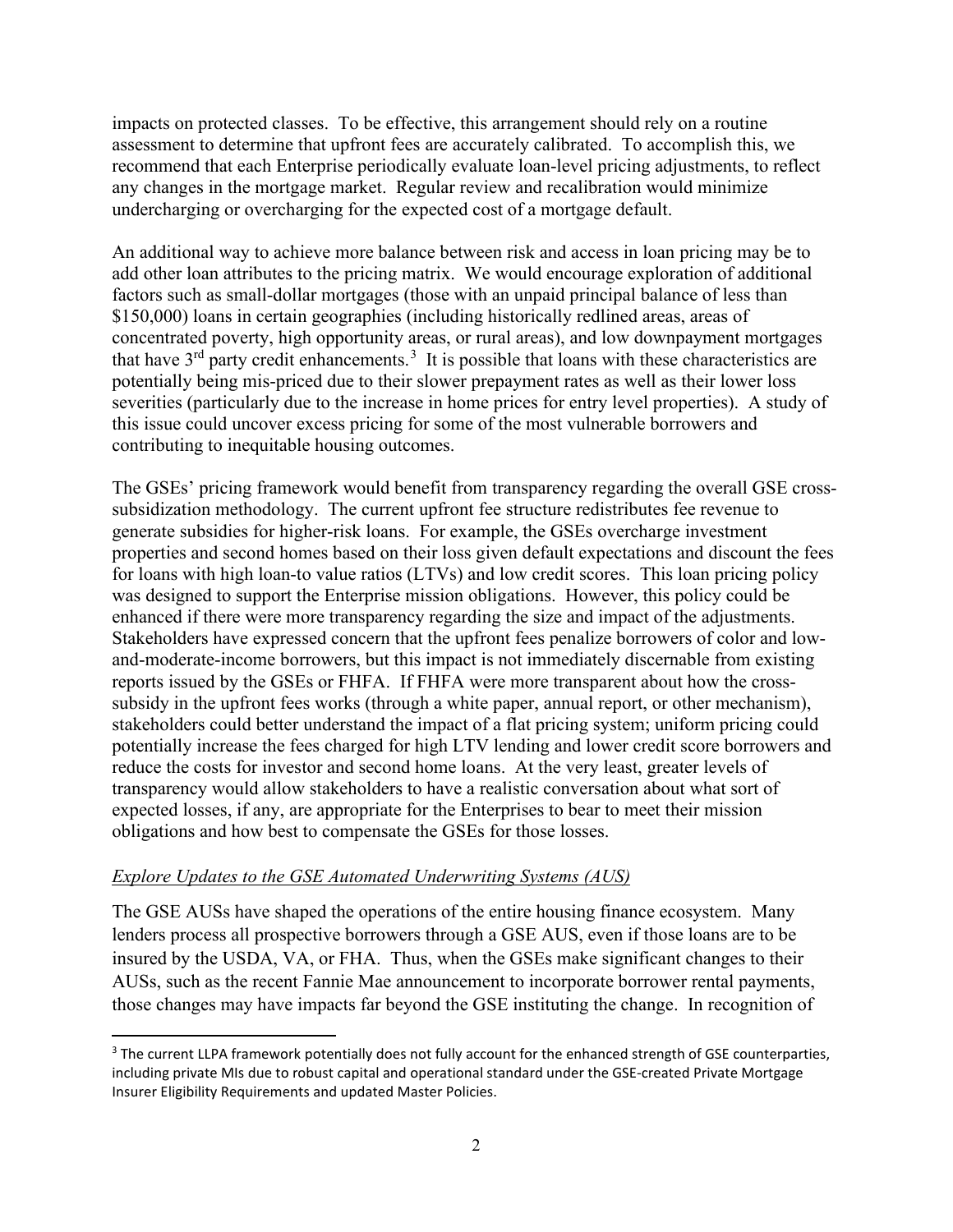this enormous market power and responsibility, HPC members encourage the GSEs to build on the recent incorporation of rental history data and explore whether and how to incorporate other alternative sources of data into the AUS tools.

A promising alternative data set that is worthy of attention and analysis is bank account information, which reflects monthly cash-flow based on a borrower's income and expenses. This data has the potential to present a more reliable assessment of a borrower's ability to satisfy housing expenses and other obligations, such as monthly telecommunications, healthcare, childcare, or other reoccurring bills. This approach comes closest to the laudable, but operationally difficult residual income analysis used for VA loans and may prove to be more reliable than existing underwriting standards, which rely on misleading gross income calculations. Further, a cash-flow methodology could also position the Enterprises (and thus the rest of the housing finance ecosystem) to serve the borrowers of the future, who are more reliant on irregular non-W-2 income sources of income, but who nonetheless responsibly manage their obligations.

An even more challenging feature of mortgage underwriting today is the income variability of many borrowers. Household income is far less stable than in the past.<sup>[4](#page-2-0)</sup> This tendency for income to go up and down adds a new risk dimension in mortgage lending that is not captured in AUS systems today. Since the goal of equity plans is not just to get more families into home ownership but to make sure they are successful, updates to AUS should explore ways to capture income variability.

In sum, HPC members believe that incorporating additional data sources into the GSE AUSs not only has the promise to improve the reliability of the credit models, but also to serve a wider swath of the population and reduce racial disparities in loan acceptance rates.

### *Consider Instituting a Competitive Enterprise Grant Program*

By Charter, the GSEs are not set up to construct or rehabilitate affordable housing, so one efficient way to address critical supply constraints may be to provide direct subsidies to the actual creators of housing. Although FHFA previously directed the Enterprises to refrain from making grants in conservatorship,<sup>[5](#page-2-1)</sup> the financial position of the Enterprises has improved significantly since the ban was issued and we believe it is time for this policy to be revisited.

Specifically, we recommend that the Enterprises be permitted to fund the equitable housing activities of for- and not-for-profit developers, community organizations, units of government, public housing authorities, and tribal governments. As a condition of this authorization, HPC recommends that FHFA only allow the GSE to provide access to grant dollars through publicized competitions, like the Federal Home Loan Bank Affordable Housing Program (AHP). This program has effectively distributed money to high-performing organizations and made an impact

<span id="page-2-1"></span><span id="page-2-0"></span><sup>4</sup> Jonathan Morduch and Rachel Schneider, *The Financial Diaries: How American Families Cope in a World of Uncertainty* (Princeton, NJ: Princeton University Press, 2017). See also Michael Barr, *No Slack: The Financial Lives of Low-Income Americans* (Washington, DC: Brookings Institution Press, 2012) and J. M. Collins, ed., *A Fragile Balance: Emergency Savings and Liquid Resources for Low-Income Consumers* (London: Palgrave Macmillan, 2015). <sup>5</sup> 12 CFR Part 1282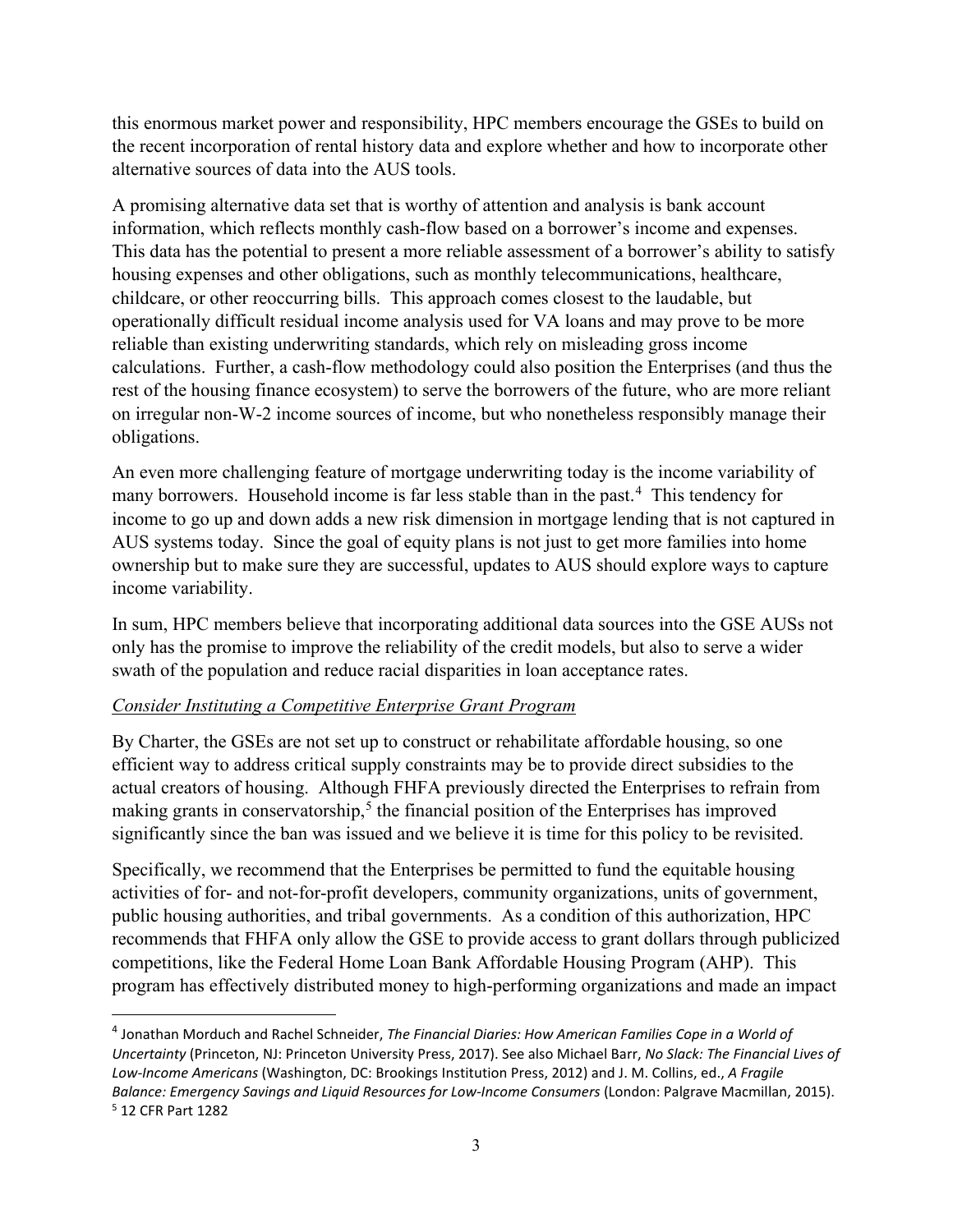in assisting affordable housing development. The AHP program also has established applications, scoring rubrics, and other assessment tools that are familiar to potential candidates for Enterprise grants and could be quickly adapted to stand up a program and distribute funds efficiently in the first year or two of an Equitable Housing Plan. Our members believe that a competitive and transparent grant making program that is targeted to high-capacity organizations would be an efficient and effective way for the Enterprises to support equitable housing outcomes.

## *Engage in Research and Share Data*

For the Equitable Housing Plans to meet their potential, the GSEs and FHFA must make progress in clearly identifying the reasons for disparate outcomes in the current system. HPC members believe that an essential first step to better understand and address any discrimination in the appraisal and homebuying process is data transparency and evidence-based analysis.

Published research conducted by FHFA and the GSEs on valuation discrepancies and possible bias – both the scope and scale of variations and the root causes for disparities – could facilitate broader public understanding. We ask that FHFA and the GSEs perform such analysis, and also share the wealth of GSE property data (the Uniform Appraisal Dataset /UAD) with other stakeholders. In relation to the Equitable Housing Plans, such information and analysis could shed light on whether any aspect of the appraisal process or other factors may produce valuation disparities and/or contribute to intentional or unintentional discrimination against borrowers of color.

Another key area of research is whether, and to what extent, bias might affect the credit underwriting process. Recent research by the economists from the Federal Reserve Board<sup>[6](#page-3-0)</sup> has been helpful in quantifying the issue, but both FHFA and the GSEs have access to significantly more data than those researchers (the financial regulator version of HMDA, NMDB, and the entire single family data warehouse), which could reveal different challenges and/or policymaking opportunities.

To effectively answer the questions posed above as well as other relevant questions, HPC recommends that FHFA make these subjects a research priority for both the GSEs and FHFA's Division of Research and Statistics, in close coordination with the Office of Fair Lending Oversight. Overall, our members strongly believe that the GSEs must show leadership in conducting research and publishing data to advance equitable and sustainable housing opportunities.

# *Establish Clear Measures of Success, Transparent Reporting, and Regular Stakeholder Engagement*

For the Equitable Housing Plans to achieve a more equitable housing finance system, there must be clearly defined targets that will allow FHFA and outside stakeholders to assess whether progress is being made. These goals should be clearly laid out in the Equitable Housing Plans,

<span id="page-3-0"></span><sup>6</sup> See "How Much Does Racial Bias Affect Mortgage Lending? Evidence from Human and Algorithmic Credit Decisions", July 2021, by Neil Bhutta, Aurel Hizmo, and Danie Ringo.